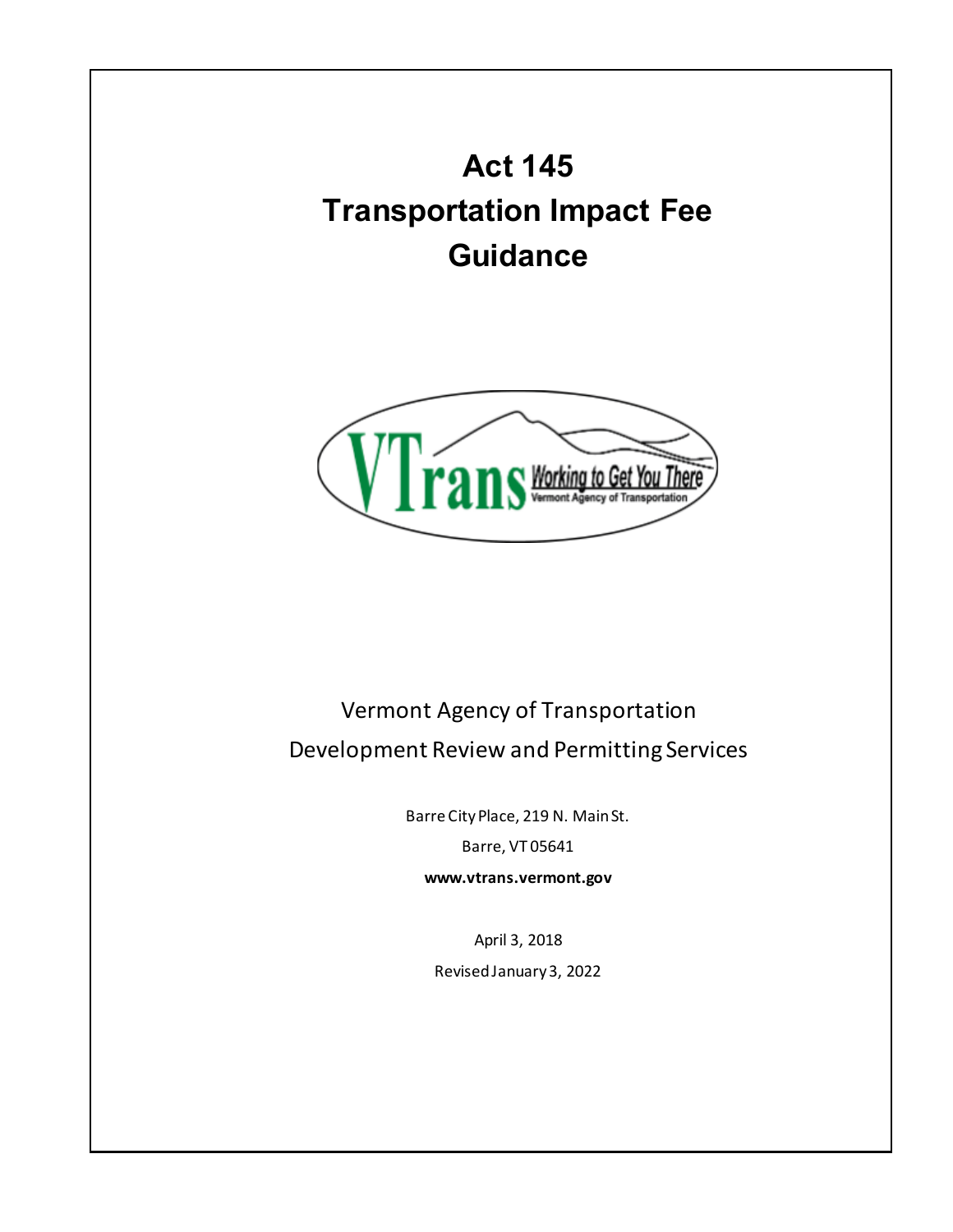### **TABLE OF CONTENTS**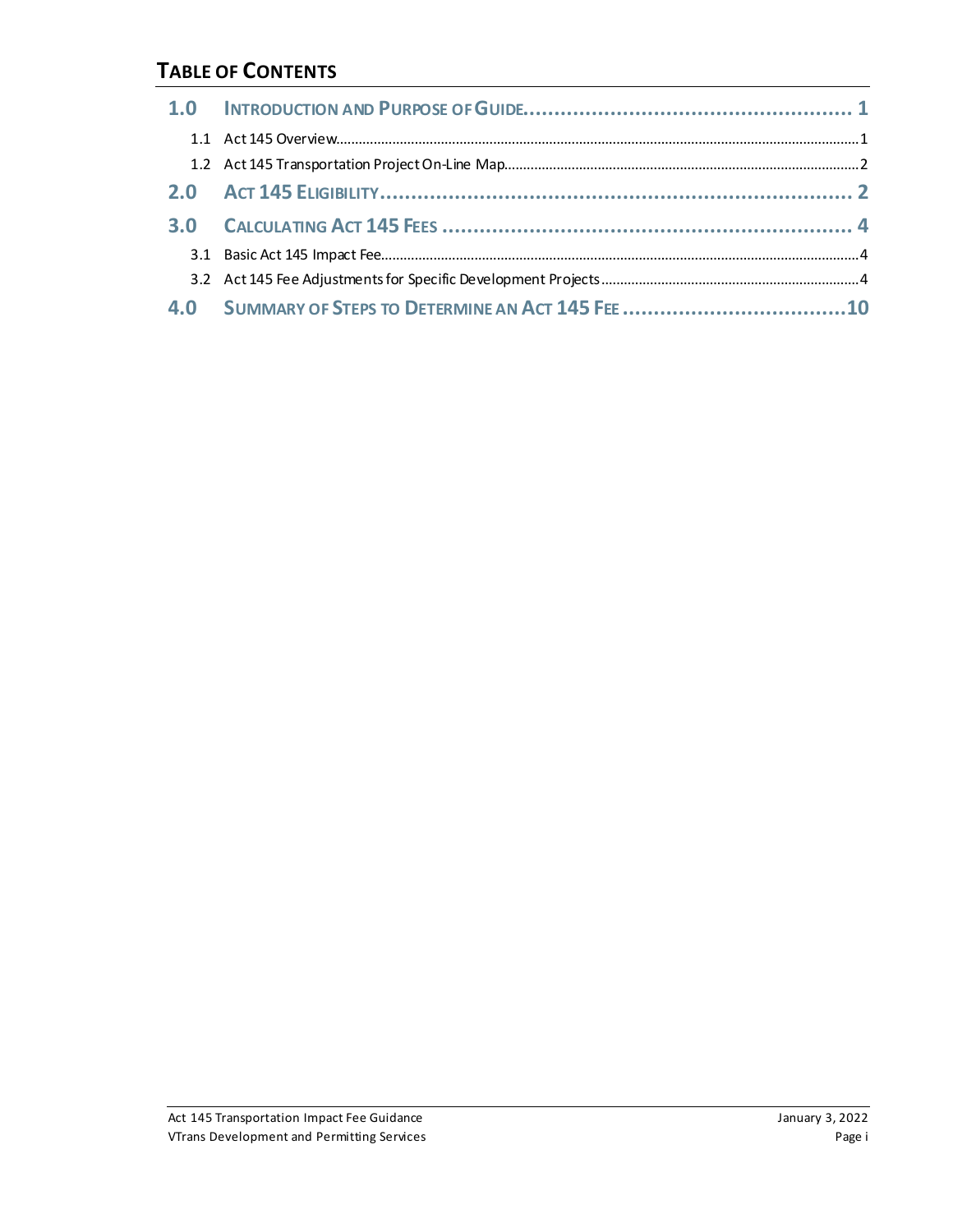# <span id="page-2-0"></span>**1.0 INTRODUCTION AND PURPOSE OF GUIDE**

Act 145 of 2014-Transportation Impact Fees (10 VSA Sections 6101-6111) allows the Vermont Agency of Transportation (VTrans) and Act 250 District Commissions, which are responsible for issuing state land use permits, to establish and assess transportation impact fees under certain circumstances. This guide provides background information on Act 145, outlines the circumstances under which it applies, describes the methods VTrans uses to estimate the basic impact fee for a specific transportation project, and demonstrates how the fee is applied to development proposals.

An interactive online map is provided that identifies the transportation projects for which Act 145 transportation impact fees have been established to date and includes the basic fee and other descriptive information. The map also identifies potential locations where an Act 145 transportation impact fee may be applied but has not yet been officially established.

The online map and guide will help potential Act 250 applicants determine whether their project may be subject to an Act 145 transportation impact fee. The guide also provides information on how to estimate the fee based on the circumstances of a specific development. VTrans is responsible for developing and recommending Act 145 fees to Act 250 District Commissions and will develop preliminary estimates for a specific development proposal when requested (with enough notice) to assist with preparing an Act 250 application, or to help with identifying costs during pre-permit planning.

This guide and the online map may also be useful to future Act 250 applicants that may wish to develop their own fee estimate to assist with the financial planning for their projects or may want to provide their own evidence during the Act 250 review process regarding the fee.

To request assistance with estimating an Act 145 fee, or for additional information please contact:

Christopher Clow, PE | Transportation Engineer Development and Permitting Services Vermont Agency of Transportation 802-522-4901 | [christopher.clow@vermont.gov](mailto:christopher.clow@vermont.gov)

## <span id="page-2-1"></span>**1.1 Act 145 Overview**

Act 145 became effective on July 1, 2014 with the purpose of addressing the "last-one-in pays" dilemma. Criterion 5 of Act 250 requires a proposed development to mitigate transportation impacts that cause unreasonable congestion or unsafe conditions. The last-one-in approach allowed the first few development projects in an area to consume capacity in the surrounding road network without contributing to the cost of replacing that capacity when necessary. Eventually, one development proposal would triggerthe need for mitigationsuch as a traffic signal or new turn lane and would be made responsible for the full cost of improvements. Act 145 addresses the last-one-in dilemma by providing a mechanism to share the cost of transportation improvements among developers and the public that benefit from a transportation project.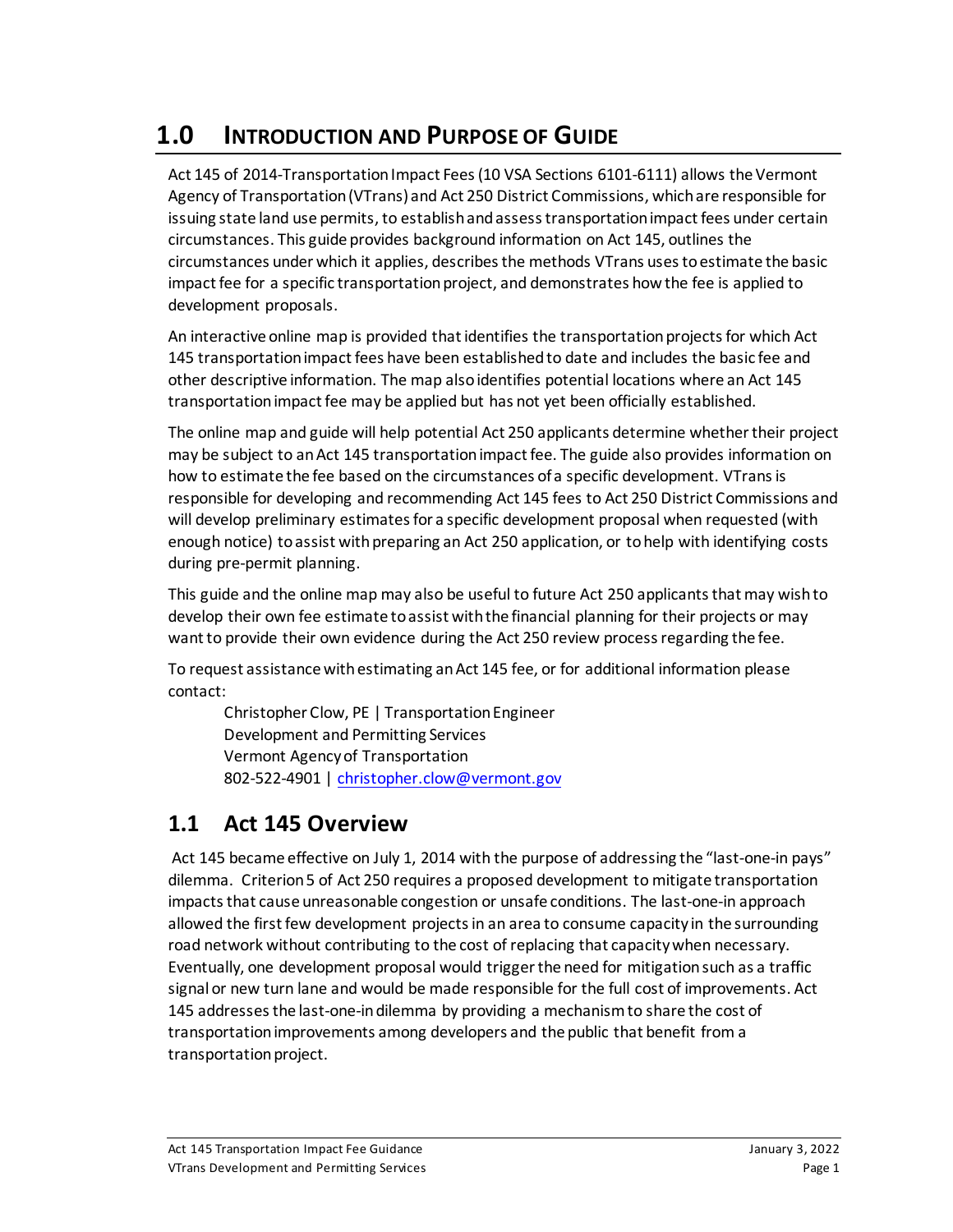The act provides two approaches to establishing a fee:

- 1. A fee that is applied for a suite of transportation projects within a Transportation Improvement District (TID) established by VTrans; or
- 2. A fee that is established by Act 250 District Commissions, as recommended by VTrans, for specific transportation projects in response to a land use permit application.

To date, there have not been any TIDs established. The remainder of this Act 145 guide describes the process that VTrans follows to estimate and recommend fees for consideration by Act 250 District Commissions as they review land use permit applications.

## <span id="page-3-0"></span>**1.2 Act 145 Transportation Project On-Line Map**

The online map shows the locations of transportation projects where Act 145 fees have been officially established by a District Commission (displayed in red), where preliminary fees have been developed but have not been officially established (yellow), and Act 145 eligible transportation projects where a fee has not been developed or officially established (green).

Selecting either the red, green or yellow highlighted projects will display the VTrans project identification number, a brief description of the project, and the Act 145 base fee when available.

Act 145 fees may be established for state projects, municipal projects or projects built and funded by applicants.

<span id="page-3-1"></span>**[Act 145 Online Map](http://vtrans.maps.arcgis.com/apps/webappviewer/index.html?id=a74b2eca848e4203ad551911e5824496)**

# **2.0 ACT 145 ELIGIBILITY**

An Act 145 transportation impact fee may be established by a District Commission and assessed in response to an Act 250 land use permit application. VTrans will calculate and recommend a fee for consideration by a District Commission during its review of a land use application. If approved by the District Commission, the fee payment would be included as a condition in the land use permit. Based on the requirements in Act 145, VTrans will recommend that an Act 145 transportation impact fee be established under the following circumstances:

- An Act 145 fee can be established for publicly funded transportation projects that are sufficiently defined and included in the latest version of the [VTrans Capital Program](http://vtrans.vermont.gov/about/capital-programs)or in a Municipal Capital Program. A sufficiently defined project will have enough detail to allow development of a reliable cost estimate and capacity calculation. Inclusion in a VTrans or municipal capital program ensures that the state or municipality are committed to funding and building the project.
- An Act 145 transportation fee can also be established for a transportation project that is funded and built by an applicant as a condition in an Act 250 permit. In this case, the fee would be assessed by Act 250 District Commissions on future development projects that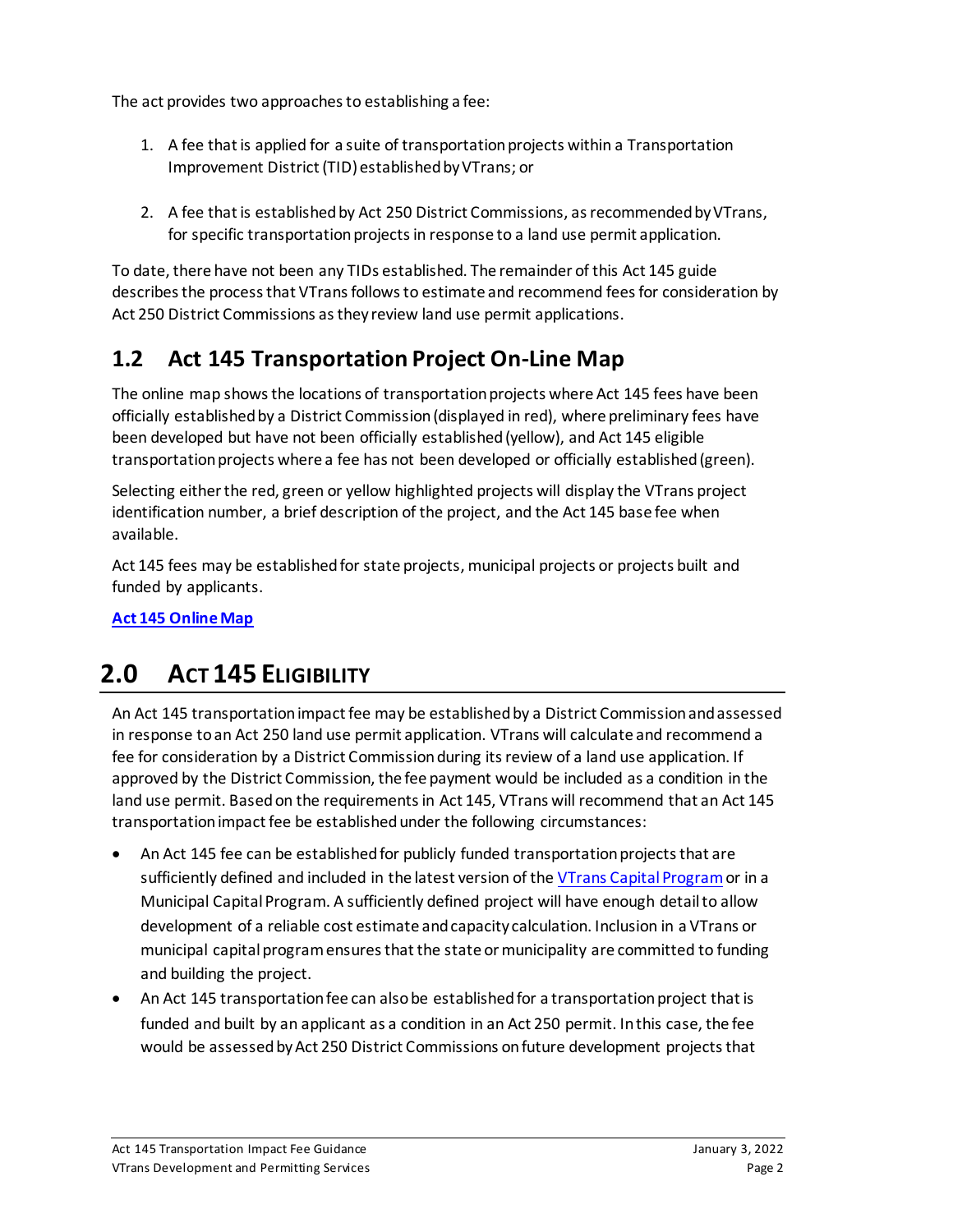benefit from the developer-built project. The applicant that built the transportation project would receive all future fees.

- An Act 145 fee can only be established for transportation projects that *add capacity*. Examples include, but are not limited to, additional thru lanes, new left or right turn lanes, new traffic signals, or new roundabouts.
- Act 145 fees cannot be established for operations and maintenance projects such as paving, or a bridge rehabilitation project that does not add lanes or operating a bus.
- A development project may be assessed an Act 145 fee only if the transportation project on which the fee is based mitigates the impact of or benefits the proposed development project.
- The Act 145 transportation impact fee is assessed against permanent establishments or land uses. It is not assessed for uses such as constructionactivities or structuresthat only exist for a temporary amount of time.
- The Act 145 transportation impact fee is assessed against land uses that are seasonal such as quarries, sand pits, or ski resorts. These facilities, albeit seasonally, create daily and peak hour trips that would benefit from the Act 145 project.
- If an Act 250 permit was establishedfor a project prior to July 2014 and has an approved amount of peak hour trips specified, then subsequent projects or amendments associated with that original permit are not assessed an Act 145 fee UNLESS the project exceeds the peak hour trips specified in the original permit or the Act 250 permit has expired.

### **Other Important Act 145 Requirements**

- In addition to being assessed an Act 145 fee, applicants may still have to mitigate site specific impacts of their proposed project when necessary. For example, if a proposed development warrants a left turn lane from a state highway to its driveway and is also close to an Act 145 eligible transportation project, the applicant may be responsible for constructing the left turn lane and paying an Act 145 fee.
- Act 145 allows the development to open before the transportation project for which the fee is being assessed is complete UNLESS there is a safety issue that is exacerbated by the development.
- An Act 145 fee will remain in effect for a specific transportation project until the capacity of that project is completely consumed.
- Payback of the Act 145 fee to the applicant is required if the assessed fee is not used to implement the transportation project on which it is based within 15 years.
- Payment of Act 145 fees will typically be required before the development project starts construction. Payment may also be made in phases when appropriate and would be specified within the permit condition.

For additional information about Act 145, please see 10 VSA Sections 6101-6111 available at [http://legislature.vermont.gov/statutes/fullchapter/10/151.](http://legislature.vermont.gov/statutes/fullchapter/10/151)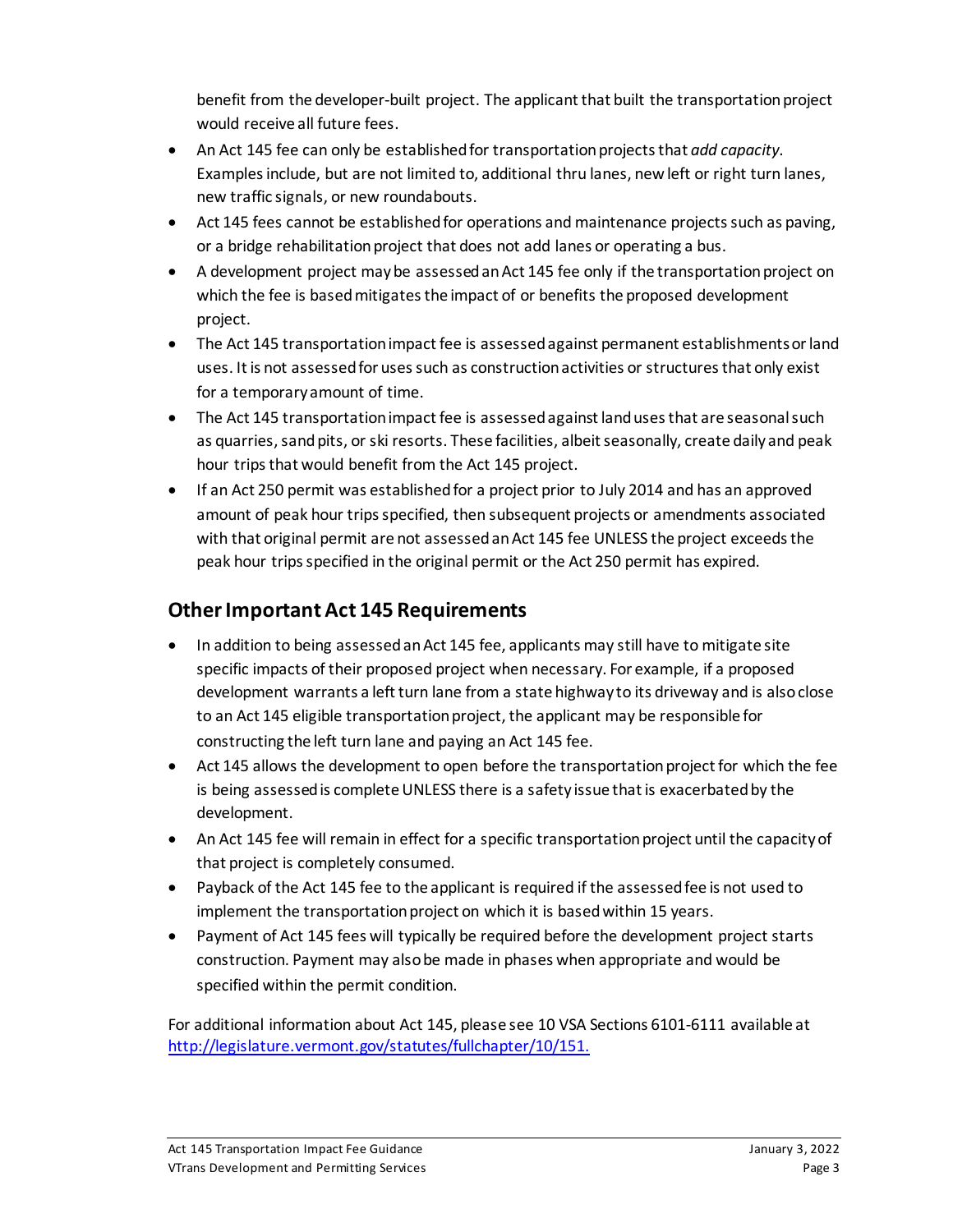# <span id="page-5-0"></span>**3.0 CALCULATING ACT 145 FEES**

This section describes the methodology for calculating the basic Act 145 fee for a transportation project and how the fee is applied and adjusted to account for the circumstances of a specific development project.

## <span id="page-5-1"></span>**3.1 Basic Act 145 Impact Fee**

The basic fee is a unit cost per peak hour vehicle for a specific transportation project. The formula used to calculate the basic transportation impact fee is:

#### **Basic Act 145 Fee = Total Cost of Transportation Project / Total Capacity = \$\$\$\$ / Peak Hour Trip**

The following examples demonstrate how the basic fee is calculated for a transportation project and applied to a proposed development to determine the total, unadjusted fee.

**Basic Fee Calculation Example:** A VTrans intersection improvement project involves the installation of a traffic signal and the addition of a right turn lane. The total project cost is \$1.5million. The total capacity of the intersection is calculated by obtaining the Design Hour Volumes of all movements in the intersection and determining the volume to capacity (v/c) ratios. Those ratios are then raised to 1 (or 100%) to simulate an intersection at *full capacity.* The resulting capacity volumes are then obtained from this 100% v/c ratio. In this example, the total intersection capacity volume is calculated to be 3,000 vehicles per hour. Apply the Total Cost / Total Capacity formula: (\$1,500,000 / 3,000 vph) to obtain a base Act 145 fee of **\$500/PM Peak Hour Vehicle.** 

**Total Unadjusted Development Fee Example:** A new development is being built and it is determined that 10 PM Peak Hour vehicles will passthrough the intersection improvement. The total Act 145 fee for the proposed development would be \$5,000 (10 PM Peak Hour Trips x \$500 per PM Peak Hour Vehicle). The total fee may be adjusted as described in the following section.

## <span id="page-5-2"></span>**3.2 Act 145 Fee Adjustments for Specific Development Projects**

The Act 145 fee for a specific development proposal can be adjusted to reflect unique circumstances by (1) reducing its trip generation estimate, and (2) reducing the basic fee to account for location in a state designated center, municipal impact fees and applicant funded transportation projects.

## **Trip Generation Reduction Adjustments**

#### *Trip Generation Allocations from existing Act 250 permits*

Many Act 250 applications involve the amendment of a previous land use permit. Act 145 fees may be adjusted to account for trip allocations specified in previous Act 250 permit applications. The previous Act 250 permit may have established an allowable trip generation for an entire residential, commercial or mixed-use subdivision. Over time, applicants seek permit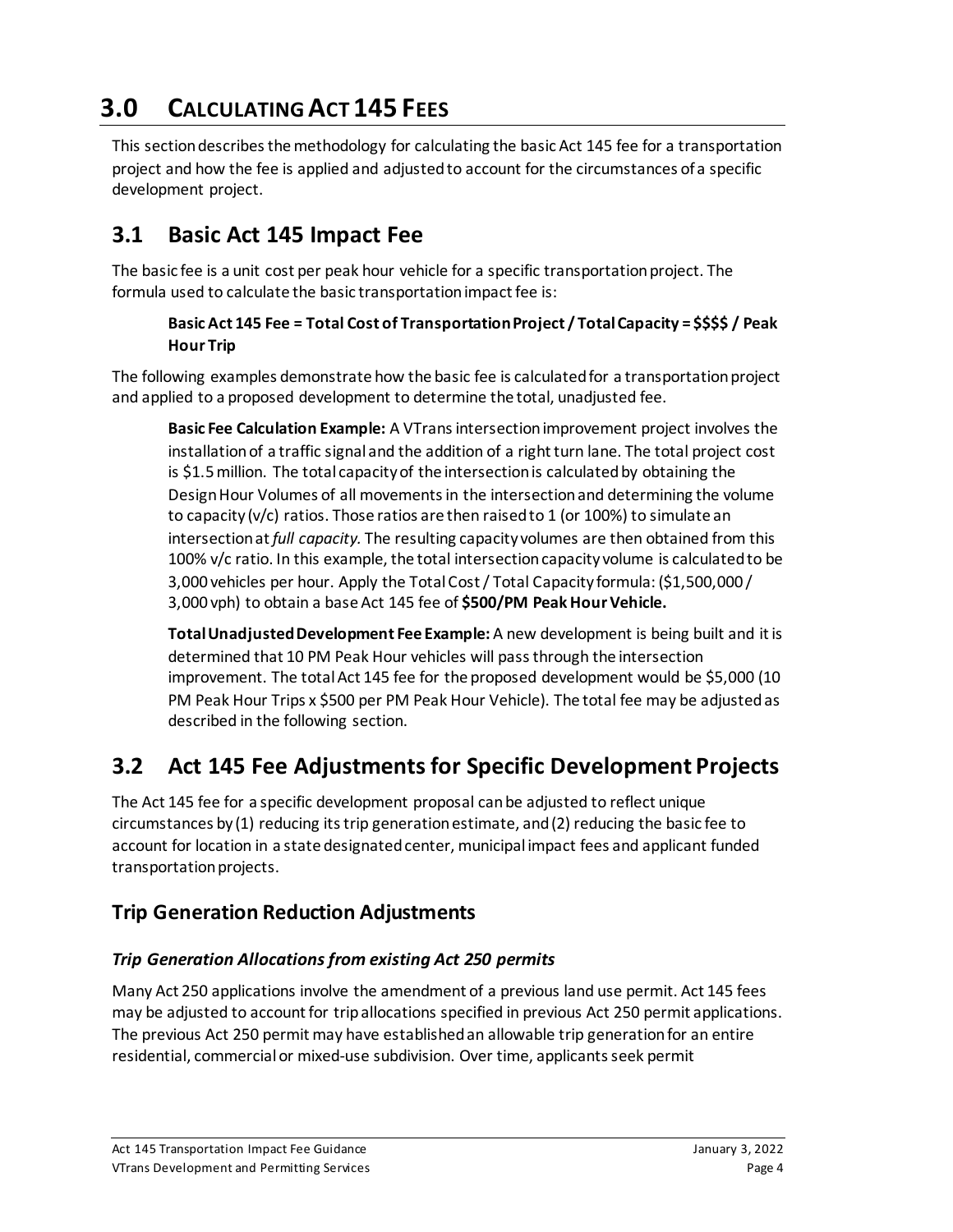amendments for each building that is constructed within the subdivision and incrementally consume the permitted trip generation allocation.

**Example:** Assume that an Act 250 application has been submitted for a new building within an existing industrial park with multiple parcels. There is a transportation project nearby for which an Act 145 fee has been established. The original Act 250 permit for the industrial park was issued in 2012 (before Act 145) and is based on a maximum trip generation of 300 AM Peak Hour Trips and 450 PM Peak Hour Trips. Certain parcels have been built out over time and the number of trips currently generated is 150 AM Peak Hour Trips and 180 PM Peak Hour trips. The proposed development is estimated to add 20 AM and 20 PM Peak Hour trips which puts the total trip generation for the industrial park at 170 AM Peak Hour Trips and 200 PM Peak Hour Trips. This trip generation is less than the total allocated in the original Act 250 permit. Therefore, VTrans would recommend that the proposed development not be assessed an Act 145 fee. If the proposed development generated enough traffic to push the entire industrial park over the amount allocated in the original Act 250 permit, an Act 145 fee would be assessed based on the difference between the new and approved total trip generation.

#### *Pass-by Trips*

Pass-by trips are existing vehicles that travel by the site of the proposed development. Pass-by trips enter and exit a proposed development but do not add traffic to the surrounding network. Therefore, pass-by trips can be deducted from the Act 145 fee calculation. Refer to the [VTrans](http://vtrans.vermont.gov/sites/aot/files/planning/documents/permittingservices/VTransTraffic%20Impact%20Study%20Guidelines%20Oct%202008.pdf)  [Traffic Impact Study Guidelines](http://vtrans.vermont.gov/sites/aot/files/planning/documents/permittingservices/VTransTraffic%20Impact%20Study%20Guidelines%20Oct%202008.pdf) and the latest edition of the Institute of Transportation Engineer's Trip Generation Handbook for methods used to estimate pass-by trips.

**Example:** if a new gas station is creating 65 PM peak hour trips but 25 of those trips are considered pass-by trips, the Act 145 fee will only be assessed on 40 PM trips.

#### *Mixed-use Internal Capture Trips.*

When a proposed development includes a mix of land use types (residential, office, and retail for example), there will be less vehicle trips added to the adjacent street network compared to a scenario where each use is located on a separate parcel with its own access to the highway system. Therefore, internal capture trips can be deducted from the Act 145 fee calculation. Refer to the latest edition of the Institute of Transportation Engineer's Trip Generation Handbook for methods to estimate internal capture trips.

**Example:** if a mixed-use development is creating 100 PM peak hour trips but 20% of those trips are calculated to be captured internally, the Act 145 fee will be assessed only on the 80 remaining PM peak hour trips.

#### *Existing Site Traffic*

If an existing building is being renovated and the trips generated by the new land use is equal to or less than the traffic generated by the previous land use, an Act 145 fee will not be assessed for the site. If the new use creates more trips than the original use, then the Act 145 fee will be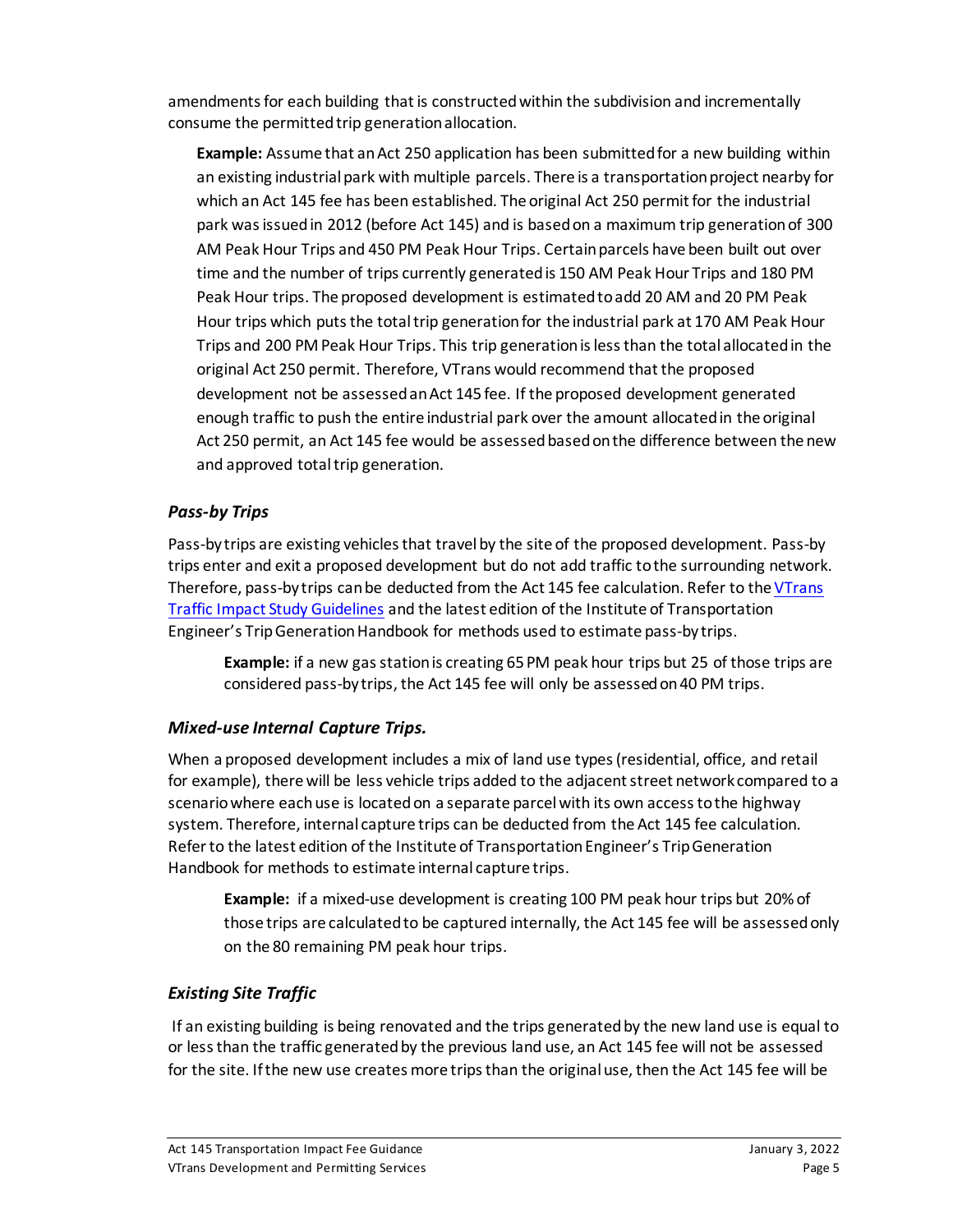assessed on the *difference* in trips (net addition) between the previous land use and the proposed land use

**Example Scenario 1:** An office building currently has 75 PM peak hour trips. The building is proposed to be renovated to be a mixed-use building consisting of a deli on the ground floor and apartments on the upper floors. The total trip generation for the new use is 70 PM peak hour trips. Since the number of trips generated by the new use is less than the existing trips (-5 net trips), an Act 145 fee would not be assessed.

**Example Scenario 2:** A residential building that had created 40 PM peak hour trips is proposed to be completely renovated into commercial office space. This new office space will create 65 PM peak hour trips. The Act 145 fee will be assessed on the difference between the trips from the new renovation compared to the existing trips. In this case: 65 PM peak hour trips minus the 40 PM peak hour trips (existing) = 25 PM peak hour trips.

#### *Transportation Demand Management (TDM)*

If the proposed development utilizes transportation demand management strategies that help reduce the use of single occupancy vehicles, VTrans will recommend that the Act 145 fee be reduced by 5% to a maximum of 20%. Examples of TDM strategies include new sidewalks connecting to existing pedestrian facilities, bicycle paths, trails to other developments, bus shelters, or a dedicated shuttle service. The TDM reduction is also available for applicants that are currently members or demonstrate a commitment to join a Transportation Management Association. A TMA is an organized group of employers that share resources to facilitate various TDM programs such as ridesharing, car-sharing, walking and biking incentives, parking management, and subsidized transit passes for employees. The [Chittenden Area TMA](https://catmavt.org/) and the [Upper Valley TMA](http://vitalcommunities.org/transportation/)are examples with a long-standing record of offering TDM programs in Vermont. The same types of TDM programs may also be provided by individual employers[. Go](https://www.connectingcommuters.org/)  [Vermont,](https://www.connectingcommuters.org/) managed by the Vermont Agency of Transportation, is another resource that offers TDM programs across the state, and can support the TDM efforts of individual employers.

**Table 1** presents the trip generation reductions VTrans will utilize to estimate the effect of TDM strategies.

| <b>TDM Measure</b>                                                                | Peak Hour Trip<br>Reduction |
|-----------------------------------------------------------------------------------|-----------------------------|
| Participation in a TMA or Establishment of an<br>Individual Employer TDM program. | 10%                         |
| Pedestrian Aids: New Crosswalks, Flashing<br>Pedestrian Warning Signs             | 5%                          |
| New Sidewalk Connecting to Existing or Planned<br>Pedestrian Networks             | 10%                         |

| Table 1: Trip Generation Reductions by TDM Measure |  |  |  |
|----------------------------------------------------|--|--|--|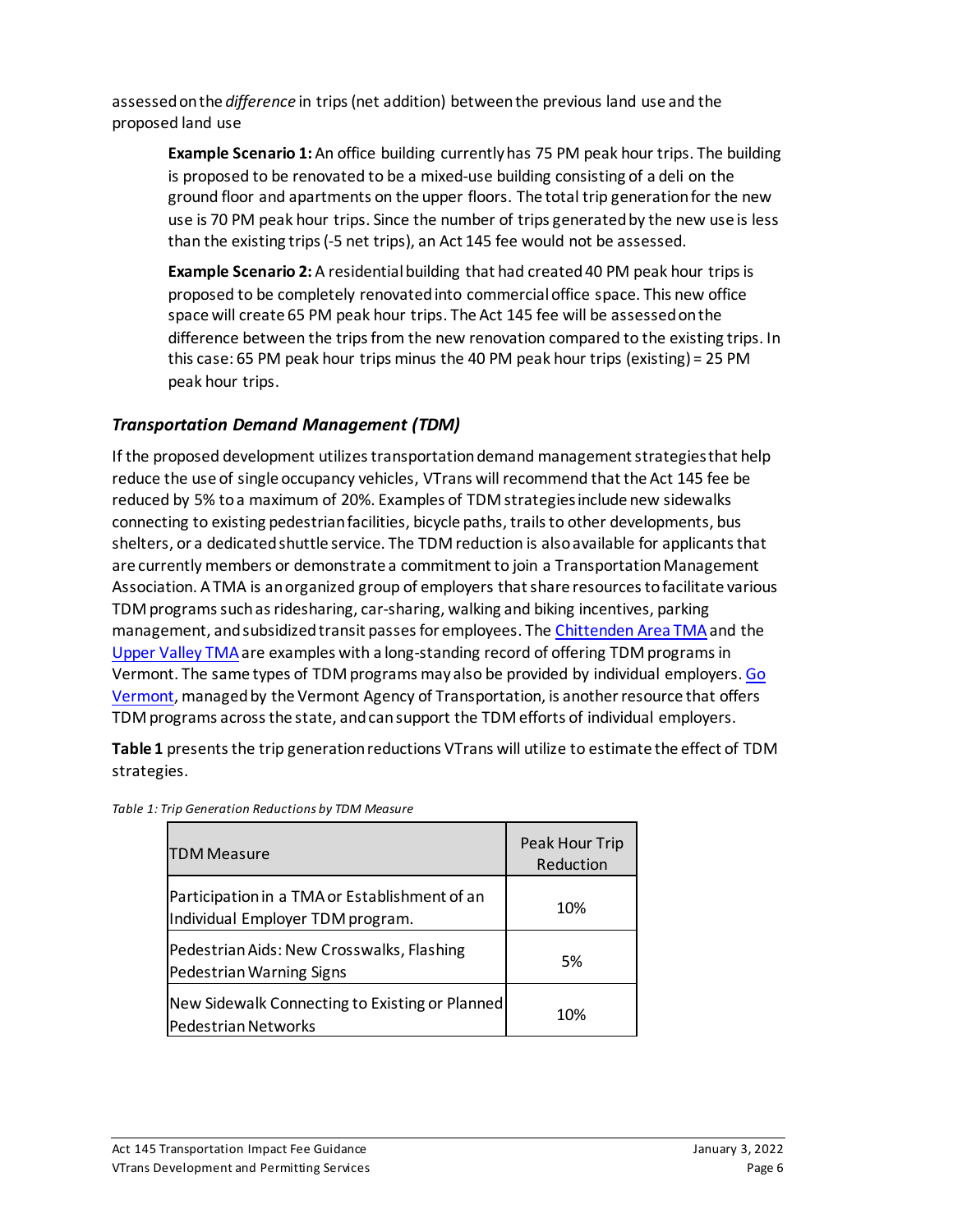| New Bicycle Paths/Trails Connecting to Existing<br>or Planned Bicycle Network | 10% |  |  |
|-------------------------------------------------------------------------------|-----|--|--|
| New Bus Shelter or New Bus Stop                                               | 10% |  |  |
| Dedicated Shuttle Service                                                     | 15% |  |  |

#### **Process to determine TDM Adjustment**

- 1. The TDM percentage is additive to the adjustment made for location within a state designated center (as explained below). For instance, if a project is located in a state designated downtown and warrants a 15% TDM reduction, the Act 145 base fee will be reduced by 50% for location in a state designated center plus 15% for a 65% total reduction.
- 2. A maximum TDM reduction of 15% can be achieved with any combination of sidewalks, crosswalks, flashing pedestrian warning signs, bike paths, or participation in a TMA or individual employer TDM program. To receive the TDM reduction for sidewalks or trails, they must connect to other existing or planned sidewalks or trails to provide connectivity to other areas.
- 3. The TDM maximum discount is capped at 20%.
- 4. A 20% TDM reduction requires that one of the bus or shuttle service options is provided.
- 5. If a development is being proposed in an area with existing transit service, bicycle and pedestrian facilities, a TDM discount will only be recommended if the applicant is a member or will join a TMA, or if an individual employer has an existing or planned TDM program.
- 6. The [Transportation Demand Management Guidance \(2016\)](http://vtrans.vermont.gov/sites/aot/files/planning/documents/trafficresearch/VTrans%20TDM%20Guidance%20Feb%202017.pdf) can be used to estimate more specific reductions for various TDM strategies in different land use and transit situations. Applicants may choose to use the specific reductions provided for in the TDM Guidance when advocating for reductions beyond what VTrans recommends to a District Commission based on Table 1. However, VTrans will continue to recommend total TDM reductions be capped at 20%.

## **Act 145 Fee Adjustments**

#### *Location in a State Designated Centers or Neighborhood:*

If the proposed development is located within a State Designated Downtown, Village Center, Growth Center, New Town Center, or Designated Neighborhood, the Act 145 base fee will be reduced by 50%. State designated centers are mapped here: <http://maps.vermont.gov/ACCD/PlanningAtlas/index.html?viewer=PlanningAtlas>

**Example:** An auto dealership is proposed in a state designated growth center. The site is less than half a mile from a roundabout project identified in the VTrans Capital project which has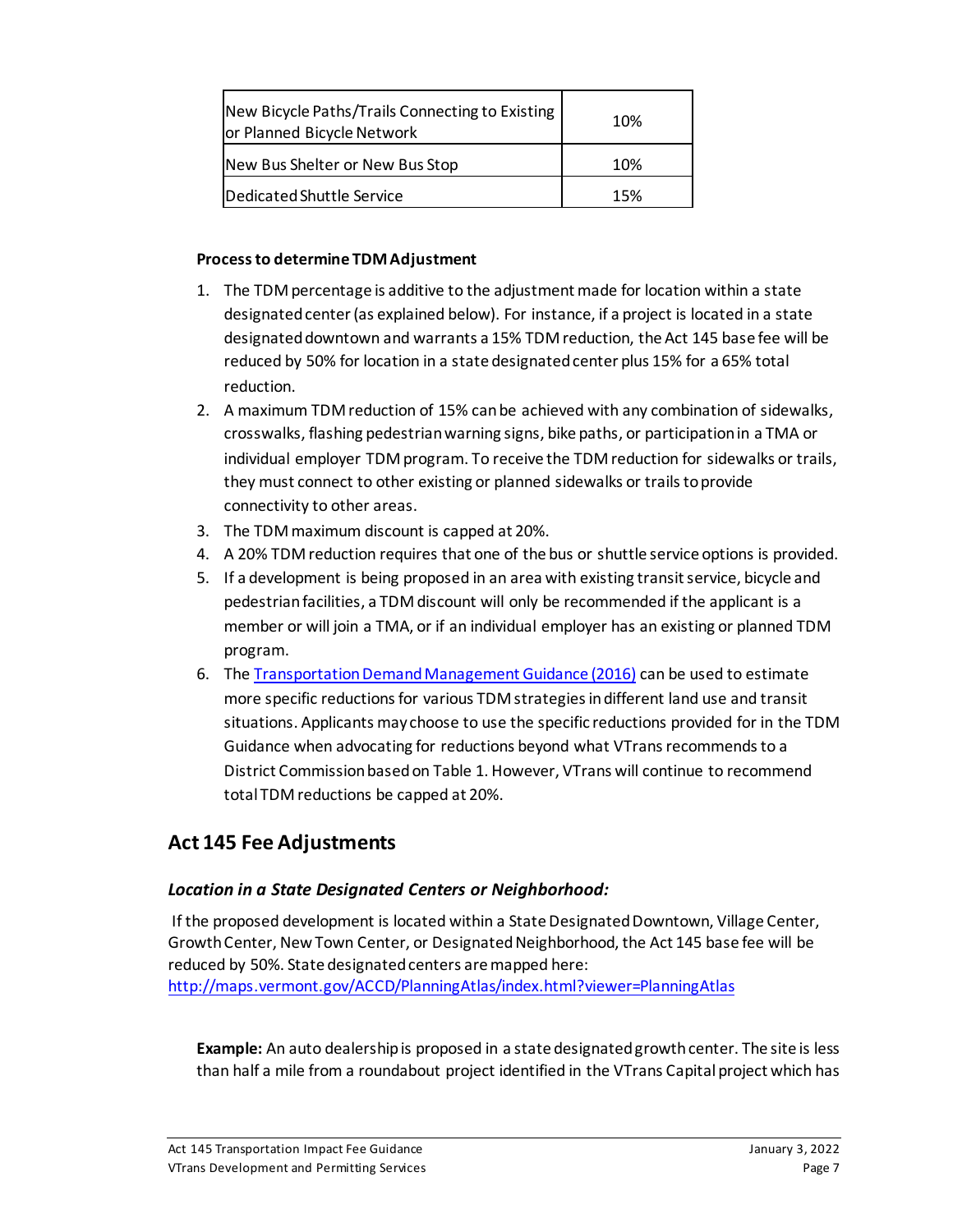an Act 145 fee of \$728/PM peak hour vehicle. The Act 145 base fee will be reduced 50% to \$364/PM peak hour trip.

As long as the main portion of the subject parcel is adjacent to or within these state designated growth areas (Designated Downtown, Village Center, Growth Center, New Town Center, or Designated Neighborhood), the parcel is eligible for the 50% reduction in fee. If the subject parcel is not adjacent to the state designated growth area or just the parcel driveway is adjacent to the state designated growth area, the parcel in ineligible for the reduction in fee. Please see the examples below for parcel eligibility / ineligibility. The subject parcel is shown in blue.



#### Designated Growth Area - Parcel Discount Eligibility

#### *Municipal Impact Fees Paid by the Developer*

For many years, municipalities in Vermont have had the statutory authority to establish local impact fees for transportation and other capital investments that provide capacity for growth. Municipal impact fees must be based on a list of identified transportation projects. In some cases, the list of projects could include a transportation project that is also eligible for an Act 145 fee. In these situations, the Act 145 fee would only be assessed if it exceeds the amount of the local impact fee.

**Example:** A transportation project is being assessed a municipal impact fee of \$700 per PM peak hour vehicle. There are 10 new PM peak hour vehicles from a proposed development that will be benefitting from the transportation project, therefore the developer will be assessed a municipal impact fee of \$7,000. There is also an Act 145 fee of \$500 per PM peak hour trip associated with the same transportation project. This amount multiplied by the ten PM vehicles equals \$5,000. The Act 145 fee is less than the \$7,000 the municipality is assessing so the Act 145 fee would be offset and not charged. If the Act 145 fee was more than the municipal impact fee (\$1,000 for example), the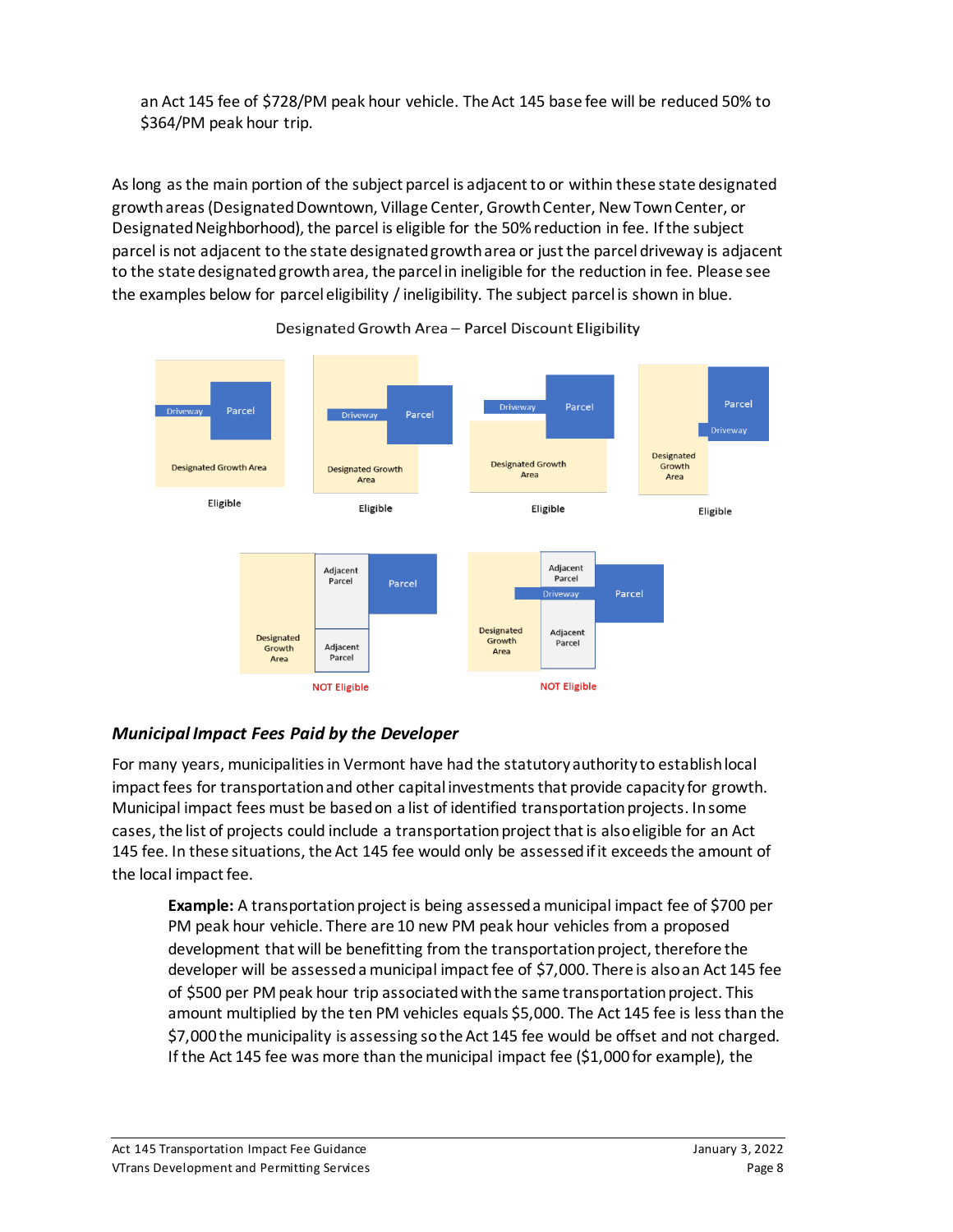developer would pay the *difference* between the municipal impact fee amount and the Act 145 fee amount. Ten PM peak vehicles  $x \xi$ 1,000 = \$10,000 for Act 145. Ten PM peak vehicles x \$700 = \$7,000 for the municipal impact fee. The developer would pay \$7,000 to the municipality and \$3,000 to the Agency of Transportation.

#### *Applicant Built Transportation Projects*

In some cases, an applicant may construct a portion, or the entirety of, a transportation project that would have otherwise been constructed by VTrans or a municipality. In these cases, the Act 145 fee will be adjusted to reflect the value of the work completed by the applicant. In most cases, the adjustment would more than offset the Act 145 fee.

**Example 1:** An applicant is required as a condition of an Act 250 permit to install a left turn lane at an existing intersectionon a state highway at a cost of \$200,000 as an immediate mitigation solution to address a safety issue. The complete plan for the intersection project includes a left turn lane, right turn lane, and a traffic signalto eventually be constructedby VTrans. Based on the Act 145 fee developed for the complete intersection project, the applicant's total fee would be \$20,000. However, since the construction cost the applicant will pay for the left turn lane is greater than Act 145 fee amount, an Act 145 fee would not be assessed.

**Example 2:** An applicant is assessed an Act 145 fee of \$40,000 for a future VTrans roundabout project. However, the applicant has paid \$10,000 for the installation of dilemma zone detectors atthe intersection for increased safety until the roundabout is constructed. In this case, the \$10,000 would be deducted from the Act 145 fee and the applicant would be assessedthe remaining balance of \$30,000.

Applicants may also be required to mitigate the impact of their project on the transportation system in a location where neither VTrans or a municipality has a defined transportation project in a capital program. In these situations, the fee would be established by an Act 250 District Commission, with assistance from VTrans, and assessed on future development projects that benefit from the applicant-built project. Future applicants would pay the fee to the applicant that funded and built the transportation project.

**Example 3:** Acme Inc. is required to construct a left turn lane at a town highway intersection with US-7 astraffic mitigation for their new building location. The left turn lane is not included in a VTrans or municipal capital program, so Acme will need to pay the entire cost of the construction. The lane is completed, and the construction cost is \$200,000. An Act 250 application is reviewed by the commission a month later for Widget Inc., a new development in the area that benefits from the left turn lane Acme constructed on US-7. The Act 250 commission determines that the Act 145 base fee for the left turn is \$700 per PM peak hour vehicle and 30 PM vehicles from Widget will be benefitting from the lane. Widget will pay *Acme Inc.* an Act 145 fee of **\$21,000** (\$700/PM peak hour trip x 30 trips).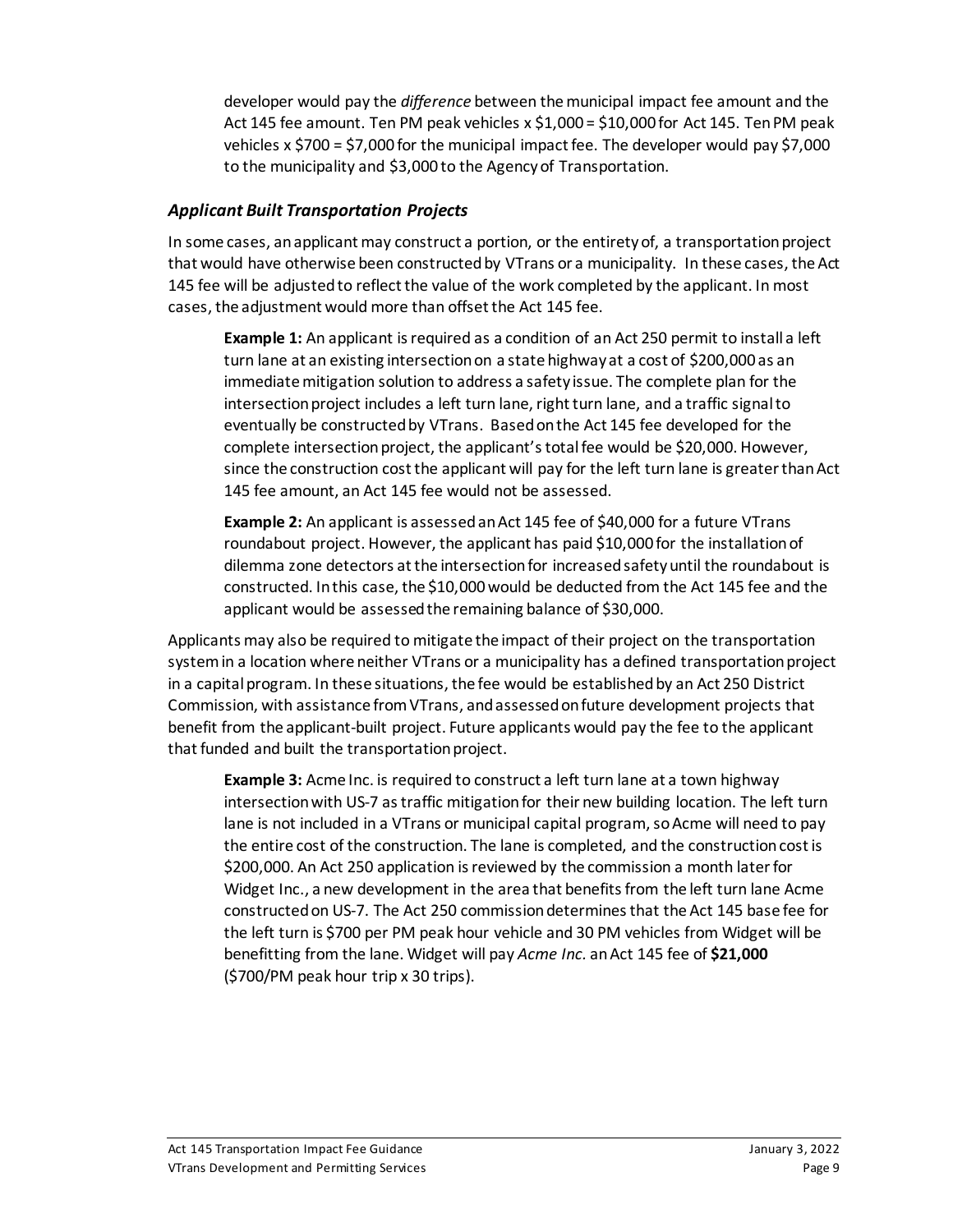# <span id="page-11-0"></span>**4.0 SUMMARY OF STEPS TO DETERMINE AN ACT 145 FEE**

VTrans is responsible for recommending Act 145 impact fees to District Commissions. VTrans will provide preliminary estimates to an applicant when requested with enough notice. However, an applicant may wish to develop their own estimate to assist with the financial planning for their projects or may want to provide their own evidence during the Act 250 review process regarding a VTrans recommended fee. The following general steps describe the process for estimating the fee.

- 1. Review the online map to see if there are any transportation projects for which Act 145 fees have been established or estimated that are near the proposed development project. If the proposed development is creating less than 75 PM peak hour trips, then use a distance of approximately three road miles from potential transportation projects that may require payment of an Act 145 fee. If the proposed development is creating 75 PM peak hour trips or more, then use a distance of approximately five road miles from potential transportation projects that may require payment of an Act 145 fee.
- 2. Note the basic Act 145 fee if available from the online map. If a basic fee has is not provided in the online map, it will need to be estimated as described above. Estimating the fee will require transportation engineering expertise to determine the cost and capacity of the transportation project.
- 3. Determine the peak hour trip generation for the proposed development project. See the [VTrans Traffic Impact](http://vtrans.vermont.gov/sites/aot/files/planning/documents/permittingservices/VTransTraffic%20Impact%20Study%20Guidelines%20Oct%202008.pdf) Study Guidelines for the methods used to estimate trip generation. Adjust the trip generation to account for previous Act 250 trip allocations, existing site traffic, pass-by and internal mixed-use capture trips, and TDM.
- 4. Determine how many of the adjusted peak hour vehicles from the proposed development will pass through nearby Act 145 transportation projects. The VTrans Traffic Impact Study Guidelines describes different methods used to assign traffic from a proposed development to the highway system. If volume distributions and percentages are used in trip determination, then any decimal result that is .5 or greater shall be rounded up.
- 5. Adjust the basic fee by 50% if the proposed development project is located within a state designated center. Multiply the adjusted development trips by the adjusted Act 145 transportation fee to determine the total Act 145 fee for the proposed project.
- 6. Make final adjustments to the proposed development's total fee to account for municipal impact fees due for the same Act 145 projects and for the value of the applicant's construction of some portion an Act 145 project.

To request assistance with estimating an Act 145 fee, or for additional information please contact:

Christopher Clow, PE | Transportation Engineer Development and Permitting Services Vermont Agency of Transportation 802-522-04901 | [christopher.clow@vermont.gov](mailto:christopher.clow@vermont.gov)